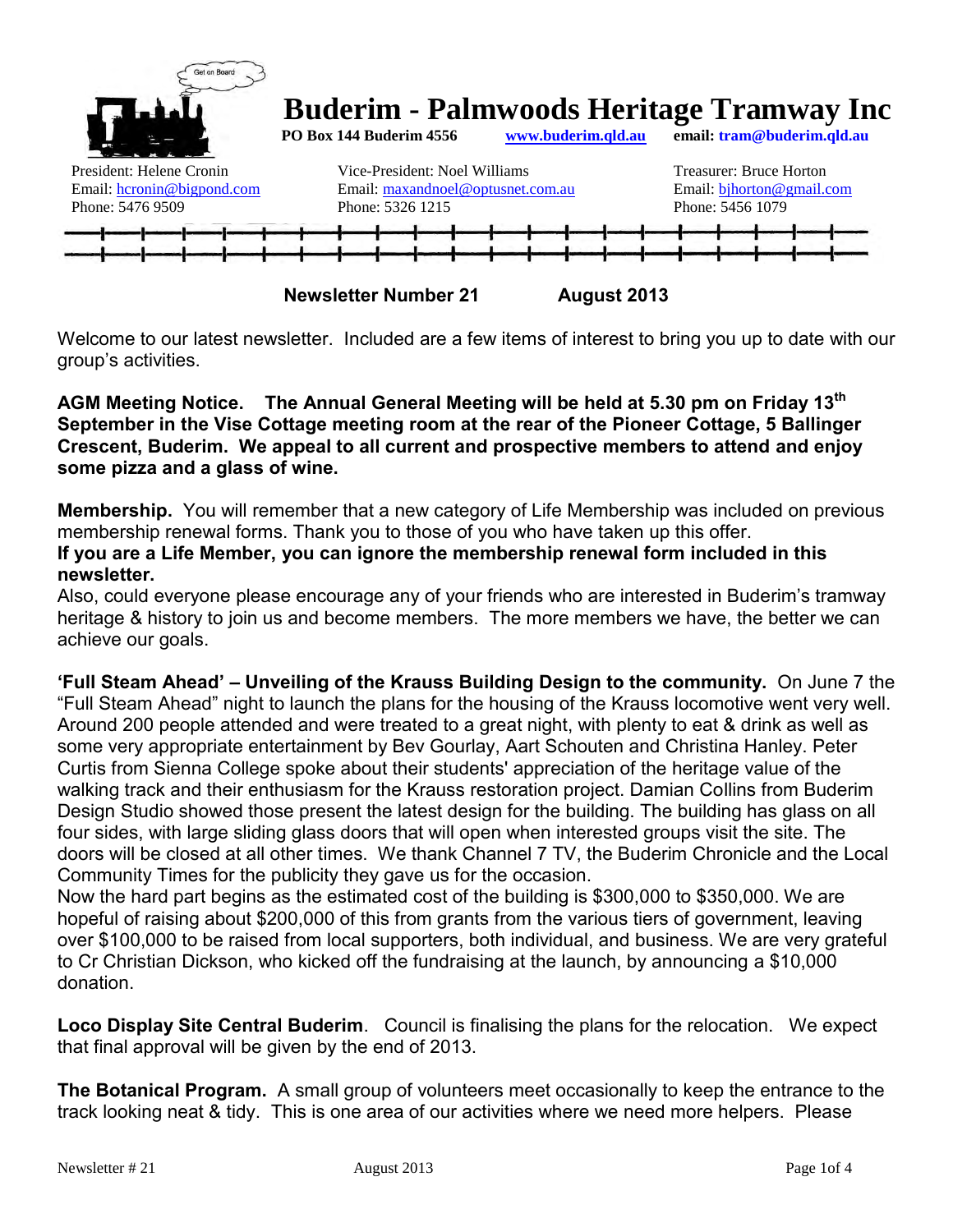think about volunteering. Contact one of the committee whose contact details are in the header if you can help.

**The Telco Road Heritage Tramway Walking Track.** The walking track continues to attract a good number of users and the maintenance volunteers are working hard to keep it clear for users. It is pleasing to see that council maintenance workers have recently put a narrow run of asphalt along the eroded road verge leading to the car park. The tall grass has been cut on the Telco Rd car park opposite the track entrance. We intend approaching SCRC to get a clear determination of the land use status of the area beside Mons/Telco Rds. Currently this is used as an un-surfaced car parking area, but some preparation of the surface is needed to make it suitable for parking use for walkers/visitors in all weather conditions. An associated need for BPHTI is to have the exact boundary between this 'parking' area and the house block of No 1 Telco Rd clearly indicated on a map, or on site, by SCRC. This would allow the realisation of BPHTI's developing plans to indicate the historic Telko Station site and to provide access for walkers past it to the embankment approach to the former 'White Bridge'.

**Grant applications.** We are awaiting the Council's final approval for the building plans before we start applying for funding.

**Siena Primary School Track Visit** A wonderful morning was had by all concerned when we hosted the children, teachers & parents from Grade 2 at Siena Primary School on the 8th of August. This was the second year that this visit has taken place. The visit helps the school implement the local history strand of their curriculum. The children were very well behaved and showed great interest in the history of the tramway. They were full of interesting questions that showed they had been well prepared for the walk by their teachers. All in all, it was a very successful day and one we hope to repeat, not only with Siena school but with other local schools.

**Web Site.** We continue to develop our website with the help of the staff at Red Lid Publishing.

The web address is <http://www.buderim.qld.au/tram>

Why not try it out for us. Any comments or suggestions on possible improvements gratefully received. Contact either Helene Cronin or Bruce Horton with your suggestions. Note our new email address. We can be contacted on: *tram@buderim.qld.au*

**Mons Station site.** The archaeological excavation ('dig') at the old Mons Station site on the Telco Rd tramway walking track was carried out on Friday 15<sup>th</sup> March. The 'finds' discovered during the excavation covered a range of small objects including the top part of a coloured glass bottle, and many other small pieces of glass. Numerous small pieces of an interesting flat-section rock were found, but are not yet definitely identified. (Some passers-by thought the pieces resembled broken tile, about 5mm thick, with light/white surfaces and dark internal material). Evidence of fire, perhaps from bush-fires, was found at the intersection of the lower soil strata and the topmost leaf mould/soil layer. Our thanks to Neil McGarvie for the organization and to Gary and Dorothy Flanigan for their invaluable advice.

Further details of the dig can be found on our website.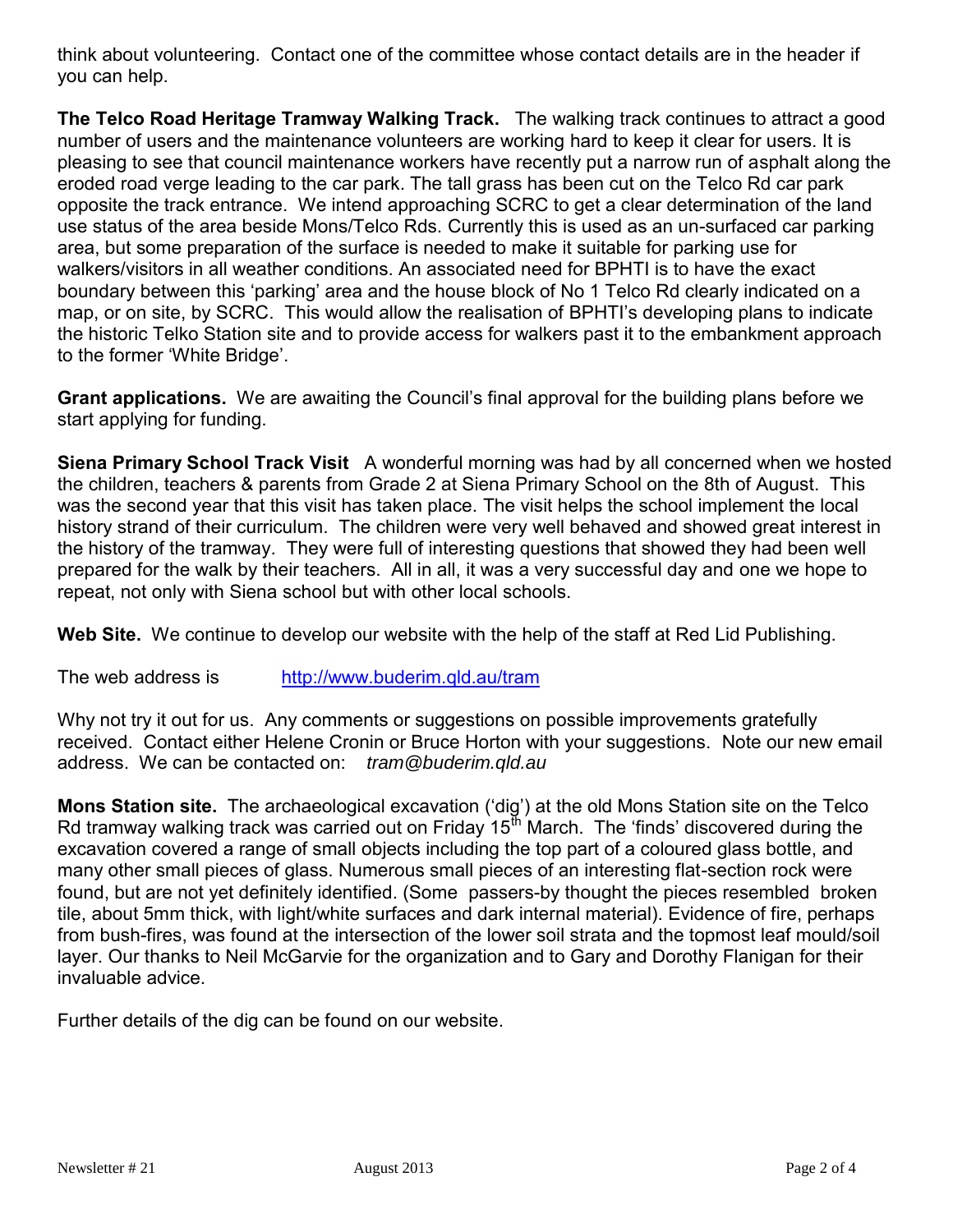**New Facebook Page.** With the invaluable help of Maddie Fraser, we have set up a Facebook page for the tramway. Check it out at:

<https://www.facebook.com/BPHTI?ref=hl>

And if possible**, register a Like** for the site as this helps us get more publicity.

**Australian Rail Trails Website.** We are represented on the Rail Trail website. Check out the site at:

[http://www.](http://www/)[railtrails.org.au/trail-descriptions/queensland/south-east](http://railtrails.org.au/trail-descriptions/queensland/south-east-queensland?view=trail&id=228)[queensland?view=trail&id=228](http://railtrails.org.au/trail-descriptions/queensland/south-east-queensland?view=trail&id=228)

**Future Meeting Dates.** You are invited to attend these general meetings and contribute your ideas. Normally meetings are held at 5 pm in the Vise Cottage meeting room at the rear of the Pioneer Cottage, 5 Ballinger Crescent, Buderim. Future dates are as follows

Friday September 13 at 5.30 pm - **Annual General Meeting** Friday October 18 at 5.00 pm Friday November 15 at 5.00 pm

**Membership Renewal.** We would appreciate your continued support for next year. Membership renewals can be made at the AGM. However, if you are unable to attend, we have included a membership renewal form for you to complete. We would also appreciate any extra amount you could give us as a donation to help us cover the many incidental costs associated with running the group. Please post your completed form to the Membership Secretary at PO Box 144 Buderim QLD 4556.

Finally, the committee thanks you all for your continued support. Please give serious thought to joining our committee.

### **DON'T FORGET.**

**YOU ARE INVITED TO JOIN US FOR PIZZA & A GLASS OF WINE AT THE ANNUAL GENERAL MEETING TO BE HELD AT VISE COTTAGE AT THE REAR OF THE PIONEER COTTAGE, 5 BALLINGER CRESCENT, BUDERIM AT 5.30 PM ON FRIDAY 13 th SEPTEMBER, 2013** 

## **AND ALSO**

### **NON LIFE MEMBERS, PLEASE RENEW YOUR MEMBERSHIP**